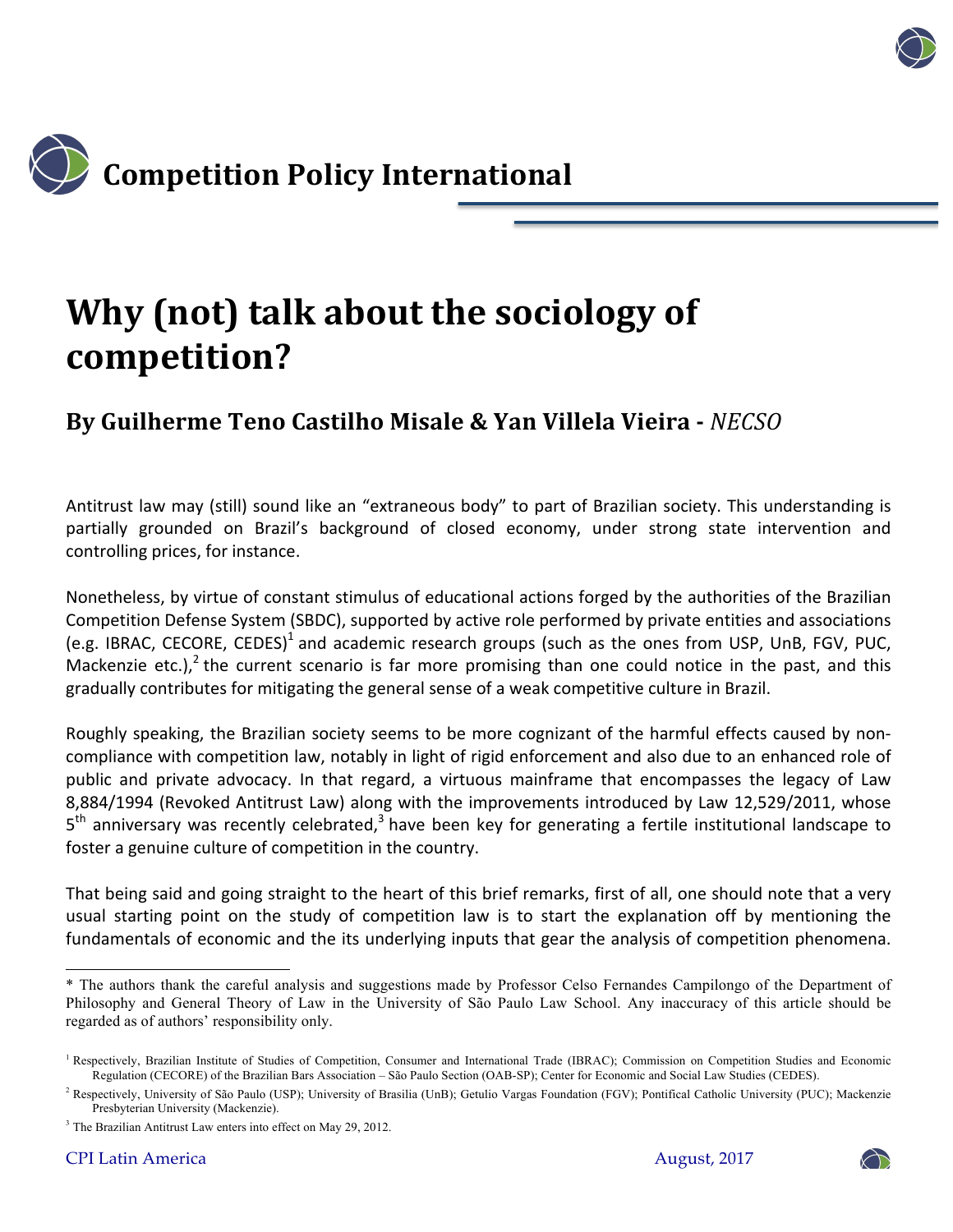

The economic rationale is usually regarded by many as of utmost importance for bringing insights and honing the analyses in order to enrich the legal assessment and meet the Law and Economics paradigm.

Put simply, by way of evidencing the importance of economic rationale, one may consider the calculation of damages in cartel cases. This is usually an intricate and sensitive issue in the international agenda. Econometric tools are especially useful for defining many of the complex variants and thus allowing a comprehensive antitrust analysis. Moreover, one has been experiencing a heated debate about big data and algorithms. In this strand, there is also an important room for economic studies to aid the antitrust considerations (e.g., the use of econometric screenings to monitor and detect the potentiality for collusive arrangements engendered by artificial intelligence).<sup>4</sup>

Undoubtedly, we see positive synergies between legal and economics sciences to help achieve a robust and well-defined analysis. The genuine dialogue between both field is of primary importance.

In any event, although relevant, one may question whether the economics tools would be sufficient in themselves for capturing and understanding the whole phenomenon of competition in its myriad of spectrums?

Our response follows with a flavor of skepticism. In other words, we contend that there are strong reasons to believe that in addition to economics, legal sociology (but not only it)<sup>5</sup> has its merits in helping understand the competition phenomenon in a more nuanced fashion, exploring elements that go beyond the economic effects. In that line, the sociology sheds light on issues resulting from the interplay between the law and society – social system. As such, the legal sociology, mainly through the systems theory, as it will be briefly pointed out below, may allow us to understand what is under the surface, that is, what cannot be easily apprehend if one does not augment its lenses of analysis.

Academic researches classified as "sociology of competition", however, are scarce and limited, especially in Brazil. Its avant-garde version was introduced by Georg Simmel in 1903,<sup>6</sup> in an article that remains full of useful (and up-to-date) insights for the comprehension of this phenomenon. Amongst the definitions and insights arising from his analysis, in short, Simmel defined the competition model as a requisite of modernity, based on legal and oral rules organizing social relations in a specific way; more than that, this pattern was characterized by *indirect competition*, in opposition to *direct competition*.

In a nutshell, by indirect competition one or more agents dispute something via independent efforts directed at conquering their goal, turning a blind eye on the existence one of the other, while the concept of direct competition is associated with the common kind of "fight"/"struggle" where the *dispute* among agents take place by one attacking the other aiming at its "annihilation". Under this approximation, the perceived competition of modernity would be the indirect one, found, *obviously*, in the behavior of companies trying to conquer/capture clients while ignoring their competitors and implementing business



<sup>&</sup>lt;sup>4</sup> The OECD has recently held a session on the subject of algorithms and collusion. See: http://www.oecd.org/competition/algorithms-andcollusion.htm.

 $<sup>5</sup>$  By way of reference, reflections on psychology have been increasing when coupled with behavioral economics analysis.</sup>

<sup>6</sup> SIMMEL, Georg, *Soziologie der Konkurrenz* (1903), trad. HELLE, Horst J., *Sociology of Competition*, Canadian Journal of Sociology 33(4), 2008, pp. 957-978.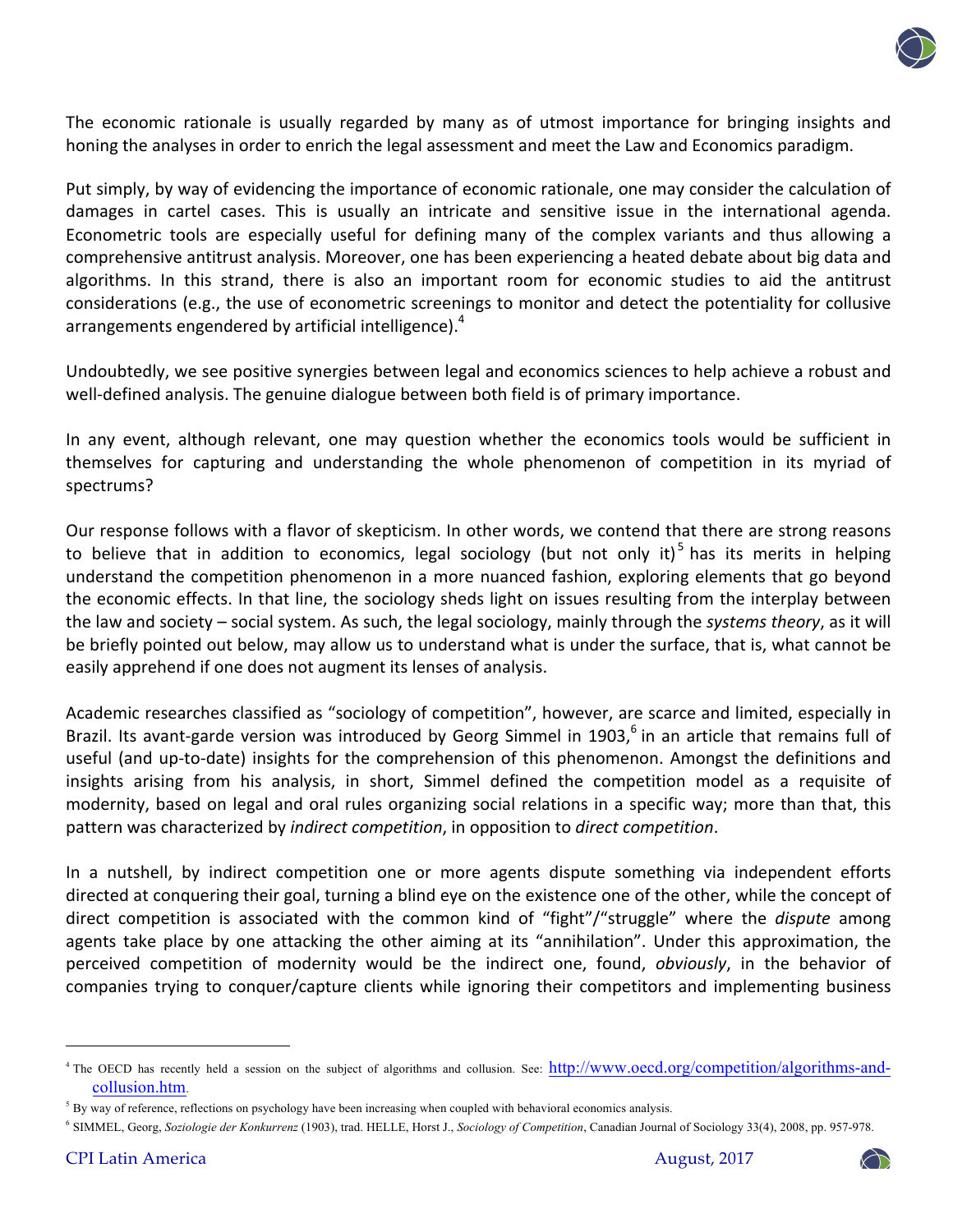

strategies, and, *less obviously*, in social behaviors such as the seduction of a person also desired by a third one.

In view of the foregoing, we understand that legal sociology can approach competition and offer insights on it in a complementary manner to the economic approach, under a multidisciplinary perspective.

A quick problem arising, however, is the considerable quantity of sociological theories nowadays, a certainly much bigger number than the existing in the days of Simmel; through which lenses should competition be analyzed? Any answer to this might be questionable, but as detailed above, we propose that the *systems theory* may be appropriate for analyzing competition, adding to this affirmation that the more powerful formulation of this theory for this purpose is probably the one developed by Niklas Luhmann.

The main advantages of using *systems theory* as a tool of analysis are connected essentially to its openness to complexity. As the plural form in "systems" indicates, it is a theory that deals with contemporary societies' complexity through the identification of several centers as observation points, denying that society can be interpreted from only one point of view. Thus, we can recognize that law and economy are central systems in social life, without one of them being the fundamental point from which the other must be understood.

Social systems function independently (*autopoiesis*), but they communicate one with the other – and the role of language and communication is central for systems theory  $-$  (con)forming society, in an analogy with concepts from Biology. In this description, we start to perceive that antitrust law, as an element of the legal system, may work as an element of linkage to the economic system (and vice-versa). By corollary, one would see antitrust law as part of the legal system and the economic system working independently with their own logics, but despite the *operational closure*, both systems can engage via communication, provided that their systemic languages remain preserved.

The formulation of Luhmann's system theory has as main advantage its comprehensiveness. The author's goal was to make a theory of the whole society, dismembering its systems in dozens of books, aiming at reaching a vision of the total. Luhmann was responsible for evidencing communication as a core element of society, highlighting that social systems contain many kinds of communication according to internal codes (as the binomial *licit/illicit* in law) used for its *autopoiesis*, while the systems communicate one with the other, as described above.

Although the author did not develop a "sociology of competition" in its exact terms, dealing separately with the legal and economic systems, he defined a "sociology of society". It is in this part of his work that one can find a number of insights on what typically cannot be seen about the economy (and consequently about competition): as general examples, Luhmann described how *autopoiesis* worked in the economy, how money worked as an element for communication among economic agents and the purpose of their social relations.<sup>7</sup>



<sup>&</sup>lt;sup>7</sup> LUHMANN, Niklas, Die Wirtschaft der Gesellschaft als autopoietisches System(1984), trad. Hugo Cadernas, La Economia de la Sociedad como Sistema *Autopoiético*, Revista Mad – Universidad de Chile, nº 29, 2013.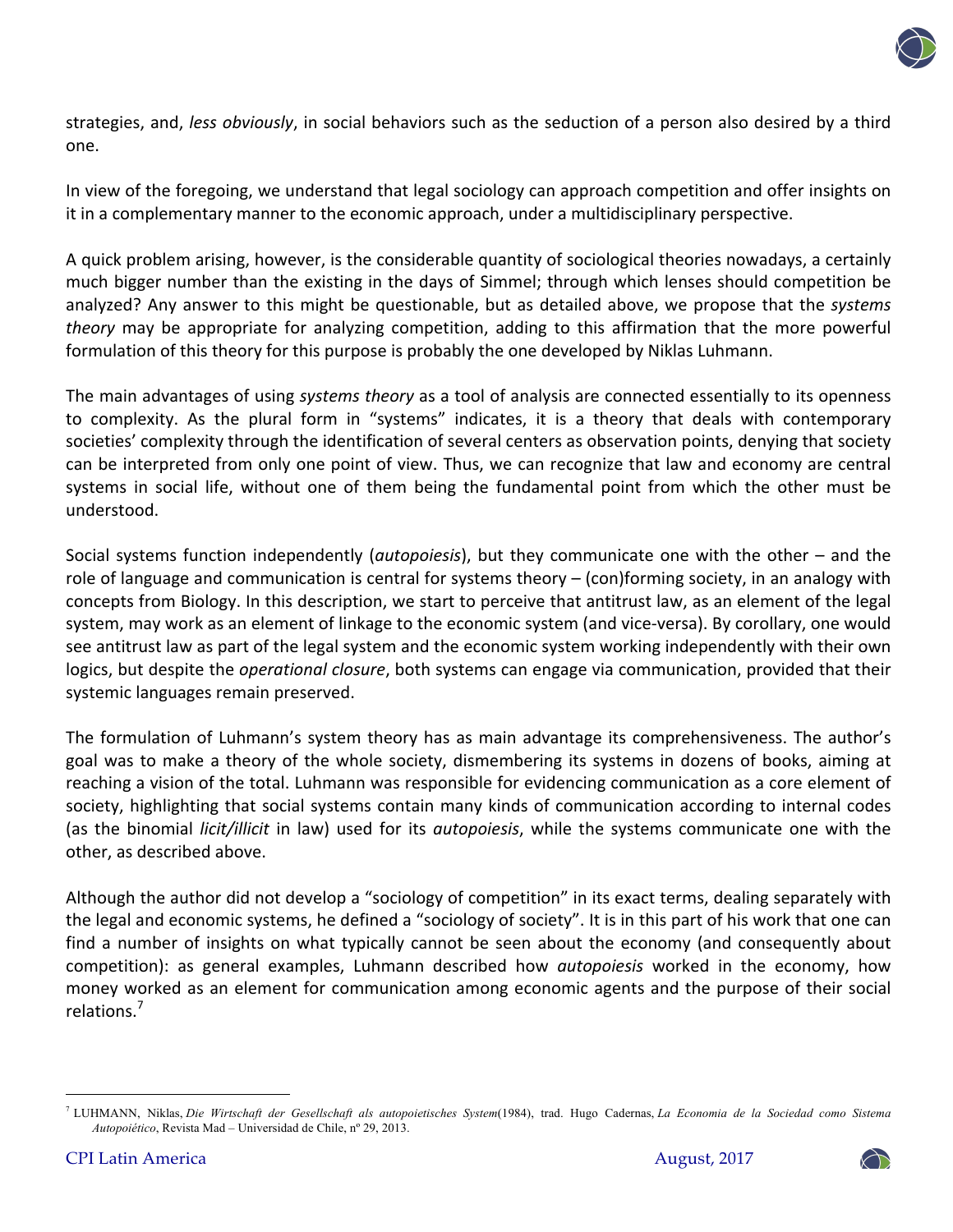

In addition, one should also highlight the dilemma of *double contingency*, fundamental for the reformulation of the *systems* theory by Luhmann, described by the author as the social situation where certain agent considers, before acting, both her possibilities and the ones of the other agent, all of them being undetermined.<sup>8</sup> Indeed, it is a very common situation among businesspeople, consumers, customers, etc. (stakeholders in general) against a background of risks, asymmetry of information etc.

Bearing this understanding in mind, we underscore that legal sociology offers an analytical technique to increase the comprehension of competition, especially in Luhmann's version of the systems theory. It is necessary, thus, to be "bold" in exploring this toolbox.

Finally, we notice that a multitude of questions from the theoretical reflection about antitrust law may be illuminated by sociological reasoning, which, in turn, brings a sound contribution to the analysis performed by law and economics.

Accordingly, by way of succinct example, we underline three interrelated vectors: *(i)* the function(s) and purpose(s) of antitrust law, considering (ii) economic sectors that might admit distinct levels of competition ("exhaust valves"), and *(iii)* the macro structural context of a developing country under the specificities of a colonial historic of "economic drainage" and the implications of this model for society.

Last but not least, we recognize that the development of a sociology of competition is yet a relatively seminal project that counts with few supporters to date if compared to the research on the interface between Law & Economics.<sup>9</sup> Regardless, we should mention that there is an immense academic wellspring for the analysis of competition by means of sociological tools.

We truly believe that reflections from sociology allow to capture the nuances of the competition phenomenon from complementary (and perhaps not even raised yet) angles, resulting in colorful and refined analysis. In that way, through the lens of sociology of competition, for example, the thoughts on the vectors aforementioned might receive interesting and promising (new) answers.

All in all, the pivotal point consists in knowing (how) to explore the potentiality embedded in sociology, not hesitating to bring this tool to light, especially because it has tremendous value in understanding the competitive dilemmas which challenge society daily.

Bottom line, sociology of competition comprises a broad and relevant avenue for academic researches to anyone interested in delving deep into the subject so as to better understand the social structures of competition. Such a debate is usually obviated or even not regarded in ordinary reflections and, unfortunately, prevents from reaching all the richness in the sociological analysis of social phenomena.

We need to talk about sociology, and especially about sociology of competition.



<sup>8</sup> COHN, Gabriel, *As Diferenças Finais: de Simmel a Luhmann*, Revista Brasileira de Ciências Sociais, vol. 13 n. 38, 1998.

<sup>&</sup>lt;sup>9</sup> As a non-exhaustive example of the recent work of reearchers interested in sociology of competition, we mention the text "Why do we believe in (sociology of competition?)" published by Tobias Werron, Professor of Theory and General Sociology in the University of Bielefeld, and the Doctor of Laws candidate in the University of São Paulo and visiting researcher in the University of Bielefeld Luiz Felipe Ramos, available at: https://necsousp.files.wordpress.com/2016/09/why-do-we-believe-in-sociology-of-competition\_necso.pdf.